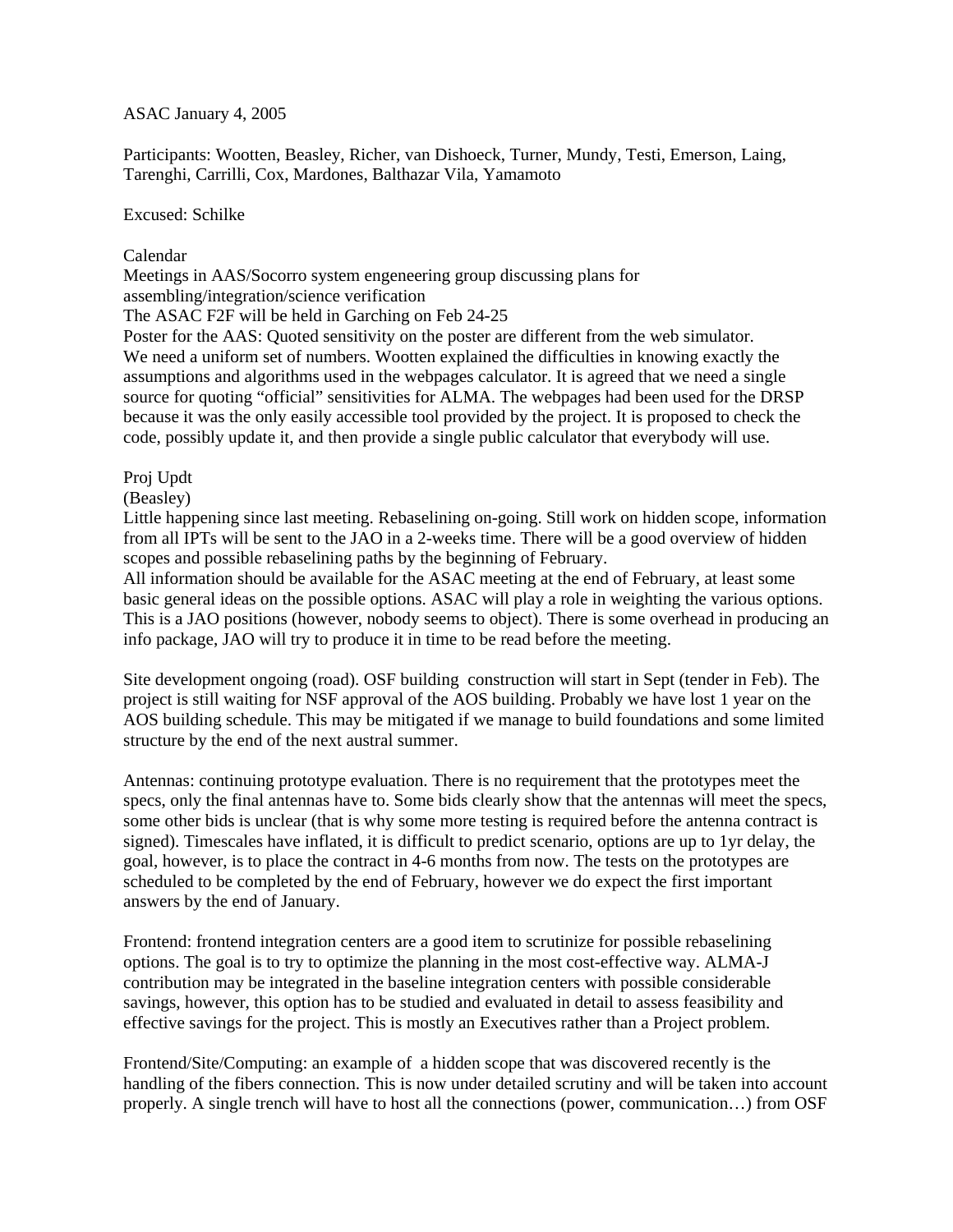to the site, this poses some problems (e.g. heating) that will have to be evaluated and solved with a multi-IPT approach.

Correlator is moving along,  $1<sup>st</sup>$  quadrant is going on ok

Computing ok, but will be looked at in detail in a few months (to check the schedule of computing vs project), it may be affected by the rebaselining.

Sys Eng: Checking plans roles and responsibilities in a meeting just after the AAS

Board Communication: The new Board chair (Dickman) informed that there are no charges yet. The ASAC discussed whether the face to face meeting should still be at the end of February, we will have very little time to work on the charges. If the meeting will be postponed (note that it is already at the end of the period indicated by the Board) there will be very little time between the ASAC and Board meetings. It is agreed to ask the Board for clarification. The ASAC agreed that every opportunity should be taken to provide input to the Board/Project during the delicate process of rebaselining; nevertheless, it is clear there is no intention in the Board to proceed without evaluating all possible input (including the ASAC).

### Sci IPT report

New EPR material available. Newsletter available. Project Scientist job is still top priority. Assembly/Commissioning/SV plan is the big activity now, a meeting with the project Engeneer is scheduled next week after the AAS (see above). Finding a 10% cut in the sci IPT for rebaselining is very difficult. One possibility is to stop the site testing activity. However, discontinuing it will produce a gap in the site testing data, so the Sci IPT would like to continue this effort. Configurations/CalibrationPlan has not been scrutinized in detail yet; there will be a meeting with Tom Wilson and Dave Silva in Socorro next week.

### "External Activity", SAC reports

Turner reported on the possible coordination with JWST for a JointDiscussion at the IAU in Prague. Turns out that we were beyond the deadline, however the future large projects WG is very interested and it is possible to have this JD, expanded to more facilities. All future facilities will be discussed (i.e. this will include most probably OWL, SKA, …), there will however be a focus on "almost" completed projects (ALMA, JWST, Herschel); for each of these projects it is proposed to have one scientific and one technical talk. It is suggested that at least one of the ASAC members should be part of the JD organizing committee. We are at a very early stage, however. More info will probably be available by next telecon.

#### Pan ALMA Science meeting.

Originally planned for Spring 2006. Carrilli agreed to lead the ASAC subcommittee. Chairman should be EU. Leonardo/Pierre volunteered to be on the ASAC subcommittee. It would be good to have Bachiller as Chairman, and certainly involve him in the discussions on the organization. It may be a good idea to delay the meeting a little bit given the Project delay. It is proposed to postpone it to the Fall of 2006. We need to avoid superposition with the IAU (second half of August  $2006$ ) and with the  $50<sup>th</sup>$  anniversary of NRAO celebration meeting.

#### ESAC news: none since last telecon.

ANASAC news: not much. Sent a letter to Fred Lo trying to support NSF funding for ALMA observing (for US observers).